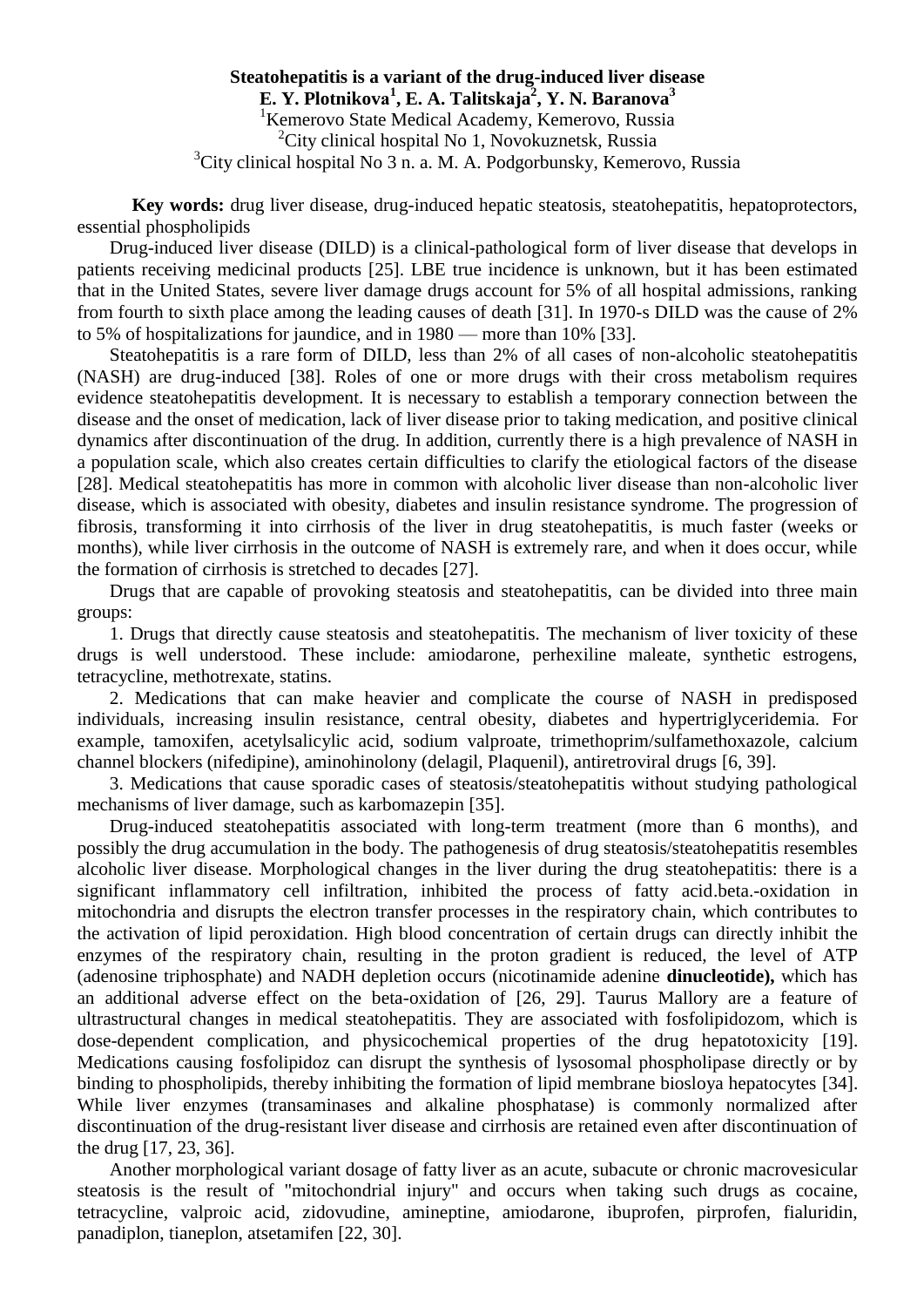Recognition of hepatotoxicity drugs is crucial to prevent the development of severe liver disease. Early diagnosis of drug liver damage is of particular importance because of the high risk of disease progression without discontinuation. The possibility of such losses is taken into account with abnormal liver function in patients receiving different drugs as well as herbal medicine and alternative medicine drugs [\[2,](https://translate.googleusercontent.com/translate_f#_Ref463020258) [14\]](https://translate.googleusercontent.com/translate_f#_Ref463020263). To assess the degree of liver damage is necessary to assess the level of cytolysis and functionality of the liver, which are biochemical markers of serum bilirubin, aspartate aminotransferase (AST), alanine aminotransferase (ALT), alkaline phosphatase (ALP), serum total protein and albumin, serum lipid profile.

Diagnosis LBE is placed with a history indication receiving any drug or alternative means to the exclusion of other causes and, primarily, of viral hepatitis (hepatitis A, B, C, cytomegalovirus, Epstein-Barr et al.), Autoimmune hepatitis, metabolic and cholestatic liver diseases and biliary system. Clinical, biochemical and morphological pattern LBE mostly indistinguishable from those of other etiology diseases (acute or chronic hepatitis, acute or chronic cholestatic disorders, alcoholic liver disease, etc.), its diagnosis is based mainly on the assumption of the attending physician. Held in the UK analysis of spontaneous reports of hepatotoxic reactions showed that about half of the cases a causal relationship with the drug (drug) is not [\[18\]](https://translate.googleusercontent.com/translate_f#_Ref463020268). In order to determine the causal relationship DILD with the drug developed several scales, among which the most widely used manufacturers and regulators gained scale RUCAM (Roussel Uclaf Causality Assessment Method), based on an assessment of the following criteria: the time of occurrence of DILD, its clinical course, factors risks associated with drugs, "nondrug" causes LBE published information about hepatotoxicity "suspect" drug and its response to the reintroduction [\[21\]](https://translate.googleusercontent.com/translate_f#_Ref463020272). However, targeted study to identify drug liver disease (Drug-Induced Liver Injury Network), showed that RUCAM method can't be regarded as a reliable tool for studying the DILD. Thus, to date there are no reliable methods of determining the causal relationship with the drug DILD. One of the most important criteria in determining the causal link is the resumption of unwanted reactions upon repeated administration of the drug. However, the re-appointment of drugs after the cessation of treatment is associated with a high risk, because it can lead to the rapid development of more severe recurrence LBE [\[12,](https://translate.googleusercontent.com/translate_f#_Ref463020278) [37\]](https://translate.googleusercontent.com/translate_f#_Ref463020275).

The following parameters are taken into account to confirm the etiological role of the drug in liver disease [\[20\]](https://translate.googleusercontent.com/translate_f#_Ref463020284):

1. The time interval between drug administration and the development of hepatotoxicity. The etiological relationship is considered hypothetical, if the length of the interval from 5 to 90 days, and certain — 90 days or more.

2. The speed of the normalization of the disturbed functions after discontinuation of the drug. The etiological relationship is considered to be very conjectural, if elevated levels of liver enzymes is reduced by 50% for 8 days; presumably — for 30 days for hepatocellular and 180 days for cholestatic liver disease.

3. Exclusion of other causes of liver disease.

4. Development of similar hepatic lesions (at least, increased enzyme levels in the times 2) upon repeated administration of the drug, if appropriate.

The development of pathological changes in the liver is considered drug-related if the first three criteria or two of the first three and the fourth test [\[7\]](https://translate.googleusercontent.com/translate_f#_Ref463020352). Liver biopsy shows if there is doubt about the diagnosis of drug-induced hepatotoxicity or concerns about previously installed alleged drug hepatotoxicity. Biopsy typically not shown in the cases where the previously known hepatotoxicity proved PM [\[24,](https://translate.googleusercontent.com/translate_f#_Ref463020361) [32\]](https://translate.googleusercontent.com/translate_f#_Ref463020356).

**Treatment of DILD.** In most cases, the first step in treatment is the removal of the drug, which in itself can contribute to the improvement of clinical and laboratory data. With the development of severe hepatitis require removal of the drug. Main gepatoprotektory used in the treatment of DILD: ursodeoxycholic acid, essential phospholipids (EFL), silymarin, hepatocellular components of metabolic cycles (ademetionine, ornithine aspartate, alpha-lipoic acid). In the presence of highly active hepatitis, immune-mediated reactions and glucocorticosteroids are used. When LBE flowing type steatosis/steatohepatitis, positive effect can be achieved by assigning essential phospholipids [\[4,](https://translate.googleusercontent.com/translate_f#_Ref463020365) [8\]](https://translate.googleusercontent.com/translate_f#_Ref463020368).

Given the important role of lipid peroxidation of cell membranes in the pathogenesis of druginduced hepatitis, hepatic seems appropriate appointment from EFL Group in various forms of DILD. Phospholipids regulate cell membrane permeability to ions is maintained oxidation and phosphorylation processes in the cell and directly to the mitochondria. Unsaturated fatty acids contribute to the activity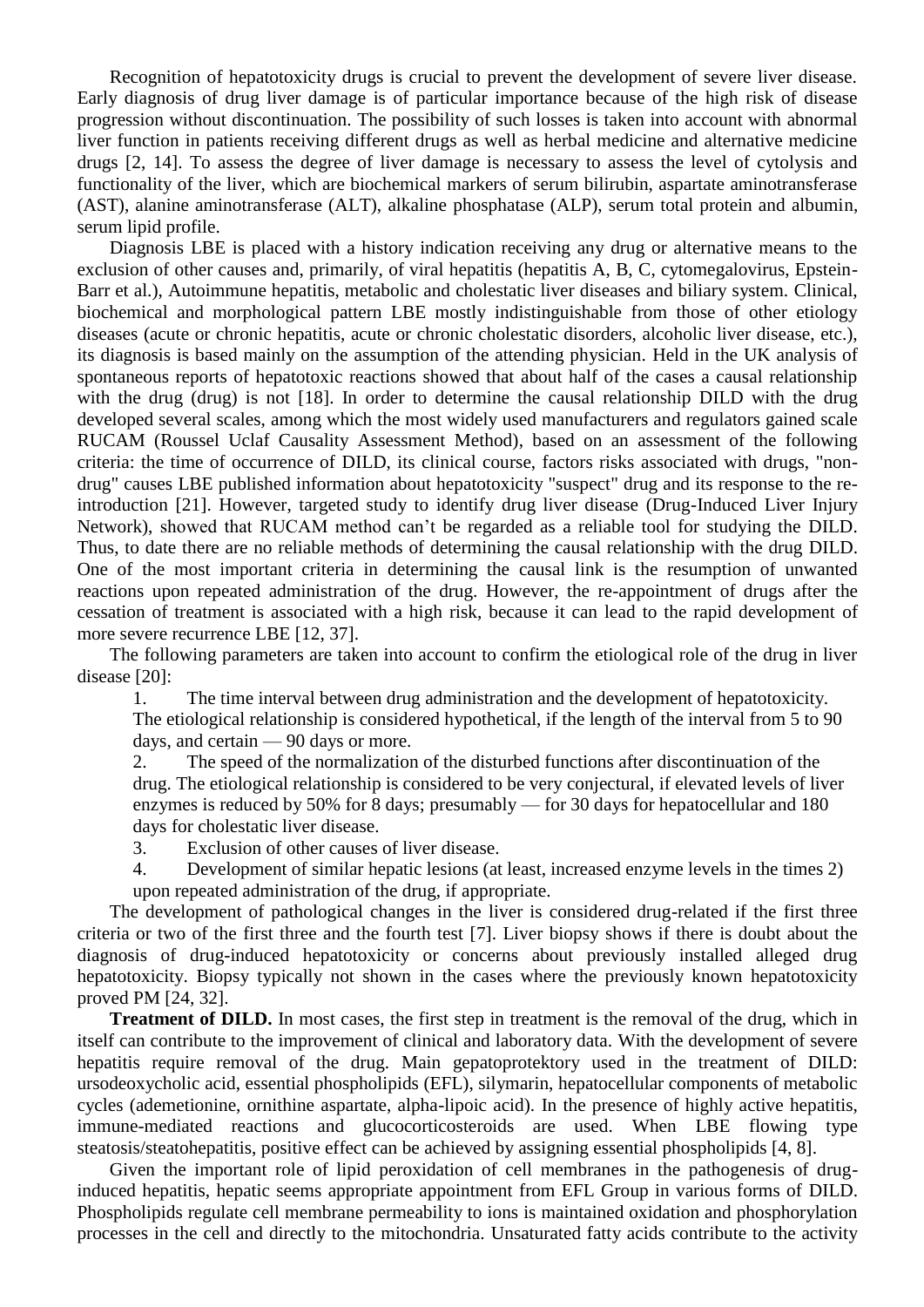of phospholipids and membrane fluidity, normalize their permeability. The range of EFL activities also include: activation of RNA synthesis; normalization of protein metabolism; elevated levels of glycogen in the liver; increasing the detoxification function of the liver; conversion of neutral fat and cholesterol in the form of readily metabolized; reduction in the level of liver energy costs; reduction and disappearance of fatty infiltration of the hepatocytes; stabilization of the physico-chemical properties of bile [\[15\]](https://translate.googleusercontent.com/translate_f#_Ref463020374). Membrane and hepatoprotective effect is achieved by direct embedding EFL phospholipid molecules in the structure of damaged liver cells, replacement of defects and restore the barrier function of membranes. Hepatoprotective effect of the drug is based on the inhibition of lipid peroxidation, which are considered as one of the leading pathogenetic mechanisms of liver lesions.

Representatives of the group of essential phospholipids is a drug Essliver Forte (production Nabros Pharma (India), JSC "Nizhpharm" (Russia), which is a combination product that contains essential phospholipids (phosphatidylcholine, phosphatidylethanolamine, phosphatidylserine and phosphatidyl nozitol) [\[5,](https://translate.googleusercontent.com/translate_f#_Ref463020381) [10\]](https://translate.googleusercontent.com/translate_f#_Ref463020378) in conjunction with vitamins B  $_1$ , B  $_2$ , B  $_6$ , B  $_{12}$ , PP and E. vitamin supplement numerous effects of phospholipids:

Vitamin  $B_1$  protects cell membranes from toxic effects of peroxidation products, ie It acts as an antioxidant and an immunostimulant;

Vitamin  $B_2$  — participants in the process of regulation of higher nervous activity;

Vitamin  $B_6$  is a coenzyme for amino acid decarboxylase enzymes, regulating protein metabolism;

Vitamin  $B_{12}$  allows the formation of enzyme required for the production of lipoprotein in the myelin tissue;

 Vitamin PP (nicotinamide) is involved in the processes of tissue respiration, lipid and carbohydrate metabolism;

Vitamin  $E - a$  powerful natural antioxidant that protects polyunsaturated fatty acids and lipids of cell membranes from peroxidation and free radical damage. It can perform a structural function by interacting with phospholipids of biological membranes.

Information about Forte Essliver incompatibility with other drugs are not available, indicating the feasibility of its use in the treatment of various diseases as a hepatoprotective. Especially important this gepatoprotektsiya patients at risk for drug steatosis/steatohepatitis.

GM Bondarenko et al. included in the complex therapy of urogenital trichomoniasis Essliver Forte gepatoprotektsii the purpose [\[3\]](https://translate.googleusercontent.com/translate_f#_Ref463020389). When conducting research on the biochemical blood parameters reflecting liver function in patients with urogenital trichomoniasis in the two groups being compared, it was found that taking Essliver Forte containing essential phospholipids, in parallel with the reception of imidazole and antibiotics will significantly reduce their negative effect on hepatocytes.

OA Chernov to protect TB patients from the side effects of antibiotic therapy researched gepatoprotektor Essliver fort and its effectiveness compared with other hepatoprotectors plant origin [\[13\]](https://translate.googleusercontent.com/translate_f#_Ref463020393). The findings of this study: the use Essliver forte in patients with pulmonary tuberculosis patients receiving massive antibiotic therapy, significantly reduced the number and severity of hepatotoxic reactions; avoid situations that require temporary cessation of chemotherapy that reduces treatment time and prevents the development of MDR M. tuberculosis; maintain regimen in one of the most effective drugs (rifampicin); to achieve the best results of TB treatment.

VA Polivanov revealed significant economic benefits of the drug before the drug Essliver Forte Essentiale Forte N with steatosis/steatohepatitis alcoholic etiology [\[9\]](https://translate.googleusercontent.com/translate_f#_Ref463020396).

One of the studies was the experience of Essliver Forte in treatment of fatty liver and steatohepatitis, which was conducted from November 2006 to March 2007 on the basis of the Central Research Institute of Gastroenterology [\[16\]](https://translate.googleusercontent.com/translate_f#_Ref463020399). The study involved patients with chronic liver disease who are on inpatient or outpatient treatment. Patients participating in the study underwent a course of therapy Essliver Forte 12 weeks (3 months). Based on these results it was concluded that Essliver Forte is a drug of choice for patients with diagnoses of steatohepatitis and fatty liver.

A comparative study of the efficacy and Essliver Forte Essentiale N in patients with alcoholic liver disease in the stage of steatosis/steatohepatitis was conducted in four clinical centers (Moscow, Yekaterinburg, Kazan, Nizhny Novgorod). The study included 100 men and women aged 18 to 65 diagnosed with alcoholic liver disease. There was no statistically significant difference in the overall small clinical effect: patients in group Essliver forte  $-48\%$ , in the group of Essentiale N  $-46\%$ . In both groups was statistically and clinically significant reduction in the severity of asthenic-vegetative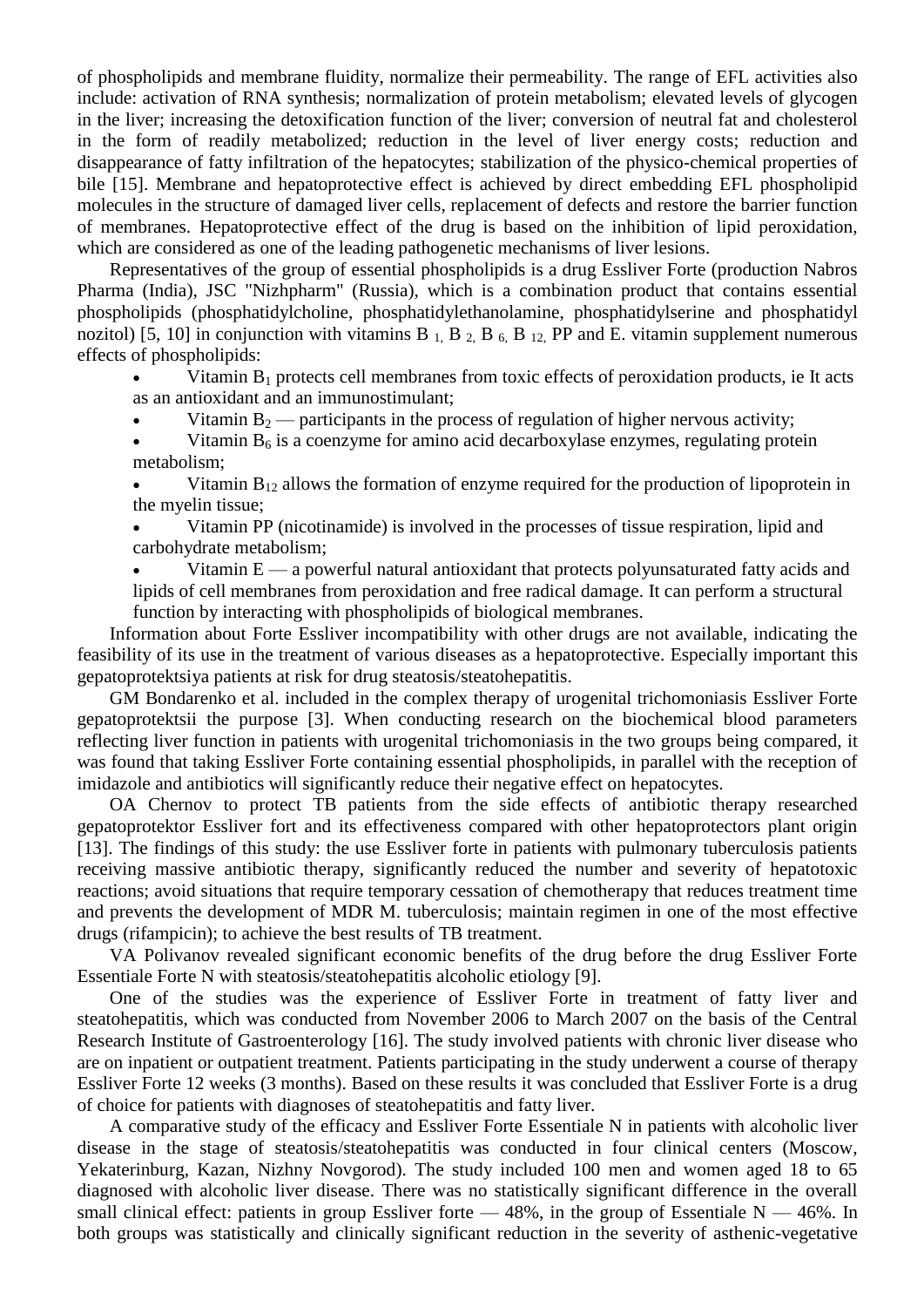syndrome, normalization of ALT, AST, albumin, GGT, globulin, total protein, prothrombin and alkaline phosphatase and improved ultrasound picture (reduced size of the liver, reducing its echogenicity and height " sound attenuation pole "in the liver). Furthermore, in the group Essliver forte statistically significant positive dynamics of glucose, total bilirubin, and indirect bilirubin fraction, a-amylase in the blood. Both groups had recovery of protein-synthetic function of the liver, and the synthesis of clotting factors. It was also noted significant improvement in quality of life assessments in both groups of patients. Assessment of viability and social activity after completion of therapy in a group Essliver fort were significantly higher than in the group Escentsiale N. Thus, doubtless quite high clinical efficacy Essliver Fort [\[11\]](https://translate.googleusercontent.com/translate_f#_Ref463020403).

Clinical studies conducted with Essliver Forte in Russia, once again proving the high efficiency of essential phospholipids in combination with vitamins in the treatment of various liver diseases, which are used in hepatology for over 50 years and also have a great number of positive clinical observations. Experience in the use of combined hepatoprotective drug Essliver Forte in clinical practice in patients with chronic metabolic diseases of the liver showed that the drug helps slow down the transformation of any etiology of hepatitis to cirrhosis of the liver, normalize lipid and carbohydrate profile. Due to the complex impact on the various links in the pathogenesis can reduce the number of drugs taken at the same time, it contributes to the treatment of compliance and quality of life [\[1\]](https://translate.googleusercontent.com/translate_f#_Ref463020407).

Thus, Essliver Forte has a distinct safety profile. It is well tolerated by patients and even chronic administration rarely causes side effects. This is due primarily similarity essential phospholipids and phospholipid organism. Secure with a long reception, good tolerability and efficacy of essential phospholipids allow attributed to first-line drugs for the prevention and treatment of various forms of drug-induced steatosis/steatohepatitis.

## **References:**

1. Агаркова Е. В. Применение Эссливера форте в комплексной терапии заболеваний гепатобилиарной зоны/Е. В. Агаркова // РМЖ. — 2008. — Т. 10, № 2. — С. 68–71.

2. Бацков С. С. Лекарственные поражения печени : учеб. пособие для слушателей/С. С. Бацков, А. В. Гордиенко. — СПб. : ВМедА, 2002. — 56 с.

3. Бондаренко Г. М. Эссливер Форте: обоснованная необходимость в комплексной терапии урогенитального трихомониаза/Г. М. Бондаренко, С. В. Унучко, Т. Д. Носовская **//** Клінчні спостереження. Дерматологія та венерологія. — 2010. — № 1. — С. 70–74.

4. Буеверов А. О*.* Лекарственные поражения печени/А. О*.* Буеверов // Рус. мед. журнал. — 2001. — № 9. — С.13–14.

5. Ивашкин В. Т. Болезни печени и желчевыводящих путей (руководство для врачей)/В. Т. Ивашкин. — М.: «Дом М — Вести», 2002. — 111 с.

6. Ключарева А. А. Лекарственный гепатит/А. А. Ключарева // Медицинские новости. — 2007. —  $N_2$  14. — C. 19–24.

7. Лекарственно-индуцированные поражения печени. Диагностика и лечение/А. В. [Ковтун,](http://www.lvrach.ru/author/11572455/) [А.](http://www.lvrach.ru/author/4717179/)  [В. Яковенко,](http://www.lvrach.ru/author/4717179/) [А. Н. Иванов](http://www.lvrach.ru/author/1084539/) [и др.] // Лечащий врач. — 2011. — № 11. — С.16–21.

8. Новиков В. Е., Климкина Е. И*.* Фармакология гепатопротекторов/В. Е. Новиков, Е. И*.*  Климкина // Обзор клин. фармакол. лекарственной терапии. — 2005. — Т.4, № 1. — С.2–20.

9. Поливанов В. А. Фармакоэкономический анализ терапии алкогольной болезни печени в стадии стеатоза и гепатита препаратами Эссливер Форте и Эссенциале Форте Н/В. А. Поливанов // Фармакоэкономика. — 2009. — № 1. — С. 7–11.

10. [Справочник лекарств РЛС](http://www.rlsnet.ru/)**®** http://www.rlsnet.ru/

11. Топорков А. С. Применение эссенциальных фосфолипидов в терапии алкогольной болезни печени/А. С. Топорков // РМЖ. — 2003. — № 14. — С. 836–838.

12. Ушкалова Е. А. Лекарственные поражения печени и регуляторные решения/Е. А. Ушкалова, Э. А. Коровякова // Рус. мед. журнал. — 2012. — № 1. — С. 36–41.

13. Чернов А. О. Опыт применения гепатопротектора «Эссливер форте» для коррекции побочных эффектов противотуберкулезной терапии/А. О. Чернов // РМЖ. — 2003. — № 11. — С. 12–38.

14. Шерлок Ш. Заболевания печени и желчных путей (пер. с англ.)/Ш. Шерлок, Дж. Дули. — М. : ГЭОТАР Медицина, 1999. — 864 с.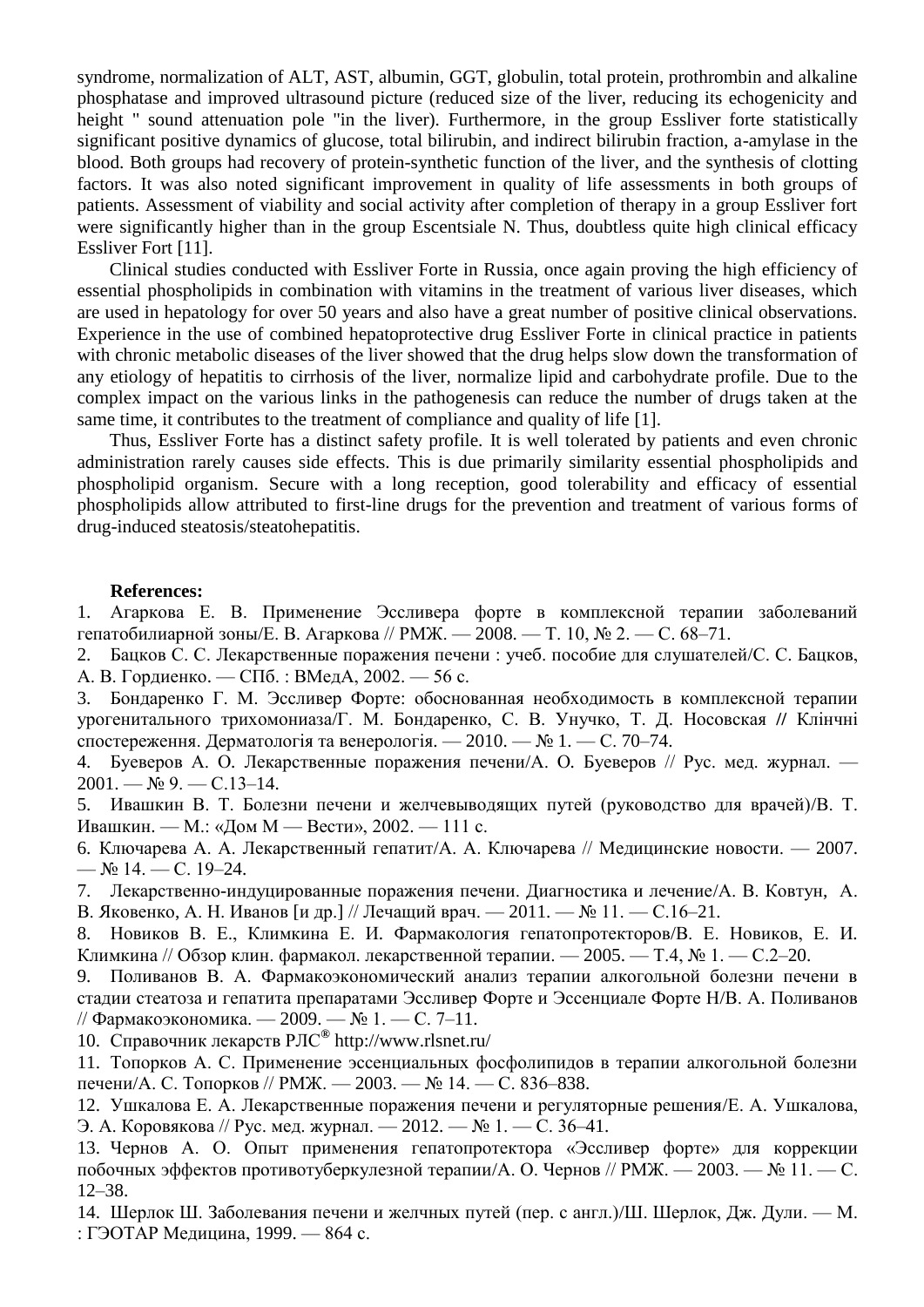15. Шульпекова Ю. О. Лекарственные поражения печени/Ю. О. Шульпекова // Consilium medicum. — 2006. — № 8. — С. 37–44.

16. Эссенциальные фосфолипиды в терапии неалкогольных стеатогепатитов/Л. Б Лазебник, Е. В. Голованова, И. О. Ковязина, Н. А. Шапошникова // Consilium medicum. — 2007. — № 9. — С. 27– 32.

17. Acute liver failure due to enalapril/M. Jeserich, C. Ihling, H. P. Allgaier [et al.] // Herz. — 2000. — Vol. 25. — P. 689–693.

18. Aithal G. P. Accuracy of hepatic adverse drug reaction reporting in one English health region/G. P. Aithal, M. D. Rawlins, Ch. P. Day // BMJ. — 1999. — Vol. 319. — P. 1541.

19. Amiodarone-induced hepatic phospholipidosis: correlation of morphological and biochemical findings in an animal model/M. Pirovino, O. Muller, T. Zysset, U. Honegger // Hepatol. — 1988. — Vol. 8. — P. 591–598.

20. Benichou С. Criteria of drug-induced liver disorders : report of an international consensus meeting/С. Benichou // J. Hepatol. — 1990. — Vol. 11. — P. 272–276.

21. Danan G. Causality assessment of adverse reactions to drugs. I. A novel method based on the conclusions of international consensus meetings: application to drug-induced liver injuries/G. Danan, С. Benichou // J. Clin. Epidemiol. — 1993. — Vol. 48. — P. 1323–1330.

22. Das S. K. Drugs and non-alcoholic steatohepatitis/S. K. Das, D. M. Vasudevan // Indian J. Pharmacol. — 2006. — Vol. 38. — P. 238–242.

23. Droste H. T. Chronic hepatitis caused by lisinopril/H. T. Droste, R. A. de Vries // Neth. J. Med. — 1995. — Vol. 46. — P. 95–98.

24. Drug-related hepatotoxicity/M. E. McDonnell, L. E. Braverman, K. P. Patel [et al.] // NEJM. — 2006. — Vol. 354. — P. 2191–2193.

25. Epatite da farmaci (Drug induced liver disease)/G. Gasbarrini, A. Grieko, L. Miele [et al.] // Ann. Ital. Med. Int. — 2001. — Vol. 16, Suppl. 4. — P. 1S–80S.

26. Farrell G. C. Drugs and non-alcoholic steatohepatitis/G. C. Farrell // Falk Symposium 121- Steatohepatitis (NASH and ASH)/U. Leuschner, O. James, H. Dancygier. — Dordrecht : Kluwer Academic Publishers, 2000.

27. Farrell G. C. Drugs and steatohepatitis/G. C. Farrell // Semin. Liver Dis. — 2002. — Vol. 22. — P. 185–194.

28. Fatty liver and drugs/A. Grieko, A. Forgione, L. Miele [et al.] // European Review for Medical and Pharmacological Sciences. — 2005. —Vol. 9. — P. 261–263.

29. Inhibition by perhexiline of oxidative phosphorylation and the beta-oxidation of fatty acids: possible role in pseudoalcoholic liver lesions/D. Deschamps, V. Debeco, C. Fisch [et al.] // Hepatology. — 1994. — Vol. 19. — P. 948–961.

30. Labbea G. Drug-induced liver injury through mitochondrial dysfunction: mechanisms and detection during preclinical safety studies/G. Labbea, D. Pessayreb, B. Fromenty // Fundamental & Clinical Pharmacology. — 2008. — Vol. 22. — P. 335–353.

31. Lazarou J. Incidence of adverse drug reactions in hospitalized patients : a meta-analysis of prospective studies/J. Lazarou, B. H. Pomeranz, P. N. Corey // JAMA. — 1998. — Vol. 279. — P. 1200–1205.

32. Lee W. M. Drug-Induced Hepatotoxicity/W. M. Lee // N. Engl. J. Med. — 2003. — Vol. 349. — P. 474–485.

33. Lewis J. H. Drug-induced liver disease/J. H. Lewis, H. J. Zimmerman // Med. Clin. North. Am. — 1989. — Vol. 73. — P. 775–792.

34. Lullmann H. Drug-induced phospholipidoses II. Tissue distribution of the amphiphilic drug chlorphentermine/H. Lullmann, R. Lullmann-Rauch, O. Wassermann // CRC Crit. Rev. Toxicol. — 1975. — Vol. 4. — P. 185–218.

35. Non-alcoholic steatohepatitis induced by carbamazepine and variegate porphyria/A. Grieko, B. Alfei, P. Di Rocco [et al.] // Eur. J. Gastroenterol. Hepatol. — 2001. — Vol. 13. — P. 973–975.

36. Ramiprilassociated hepatotoxicity/E. Yeung, F. S. Wong, I. R. Wanless [et al.] // Arch. Pathol. Lab. Med. — 2003. — Vol. 127. — P. 1493–1497.

37. Reliability of the Roussel Uclaf Causality Assessment Method for assessing causality in druginduced liver injury/J. Rochon, P. Protiva, L. B. Seeff [et al.] // Hepatology. — 2008. — Vol. 48. — P. 1175–1183.